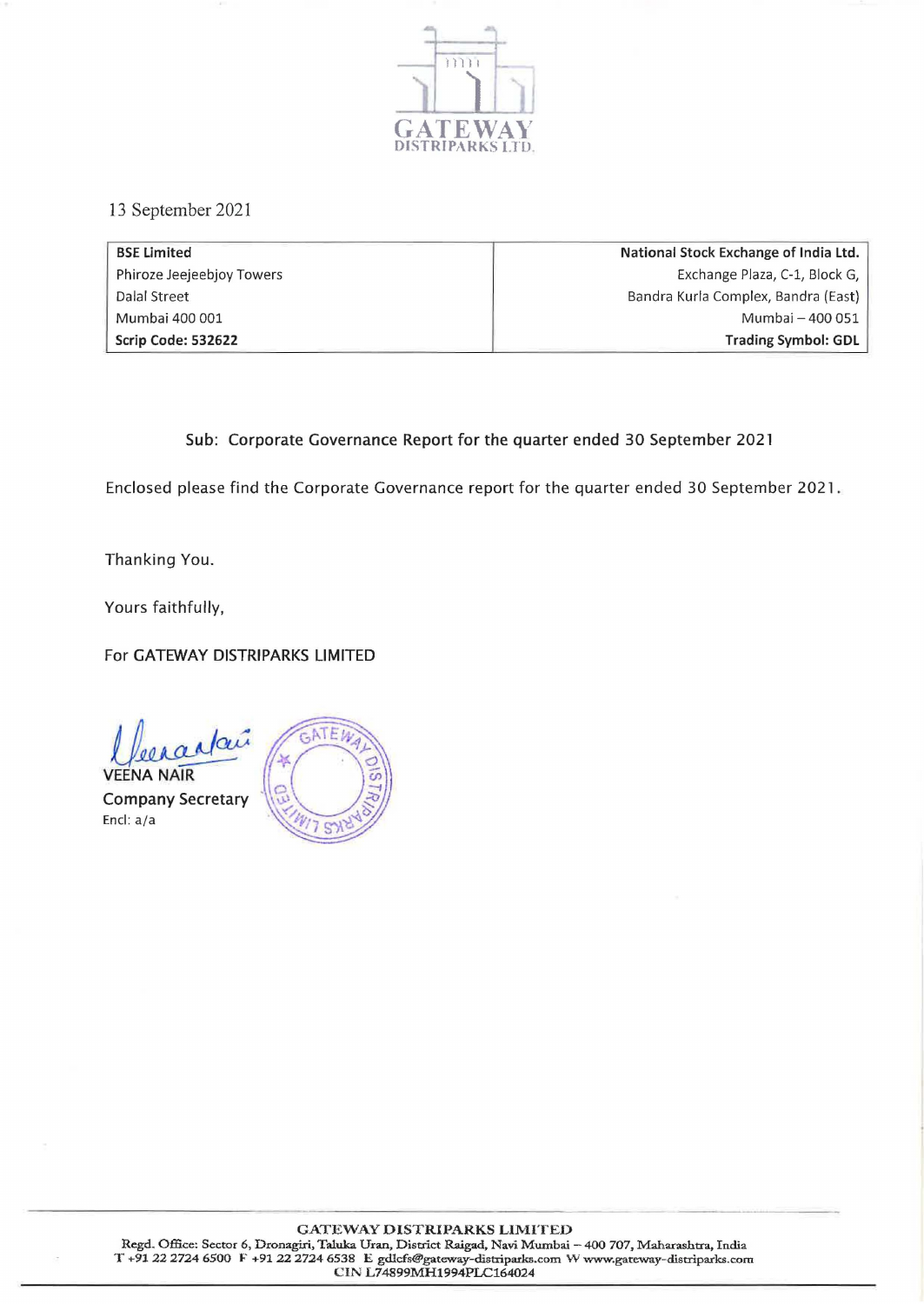| <b>General information about company</b>                       |                                    |
|----------------------------------------------------------------|------------------------------------|
| Scrip code                                                     | 532622                             |
| NSE Symbol                                                     | GDL                                |
| <b>MSEI</b> Symbol                                             | <b>NOTLISTED</b>                   |
| <b>ISIN</b>                                                    | INE852F01015                       |
| Name of the entity                                             | <b>GATEWAY DISTRIPARKS LIMITED</b> |
| Date of start of financial year                                | $01-04-2021$                       |
| Date of end of financial year                                  | 31-03-2022                         |
| <b>Reporting Quarter</b>                                       | Half Yearly                        |
| Date of Report                                                 | 30-09-2021                         |
| Risk management committee                                      | Applicable                         |
| Market Capitalisation as per immediate previous Financial Year | Top 1000 listed entities           |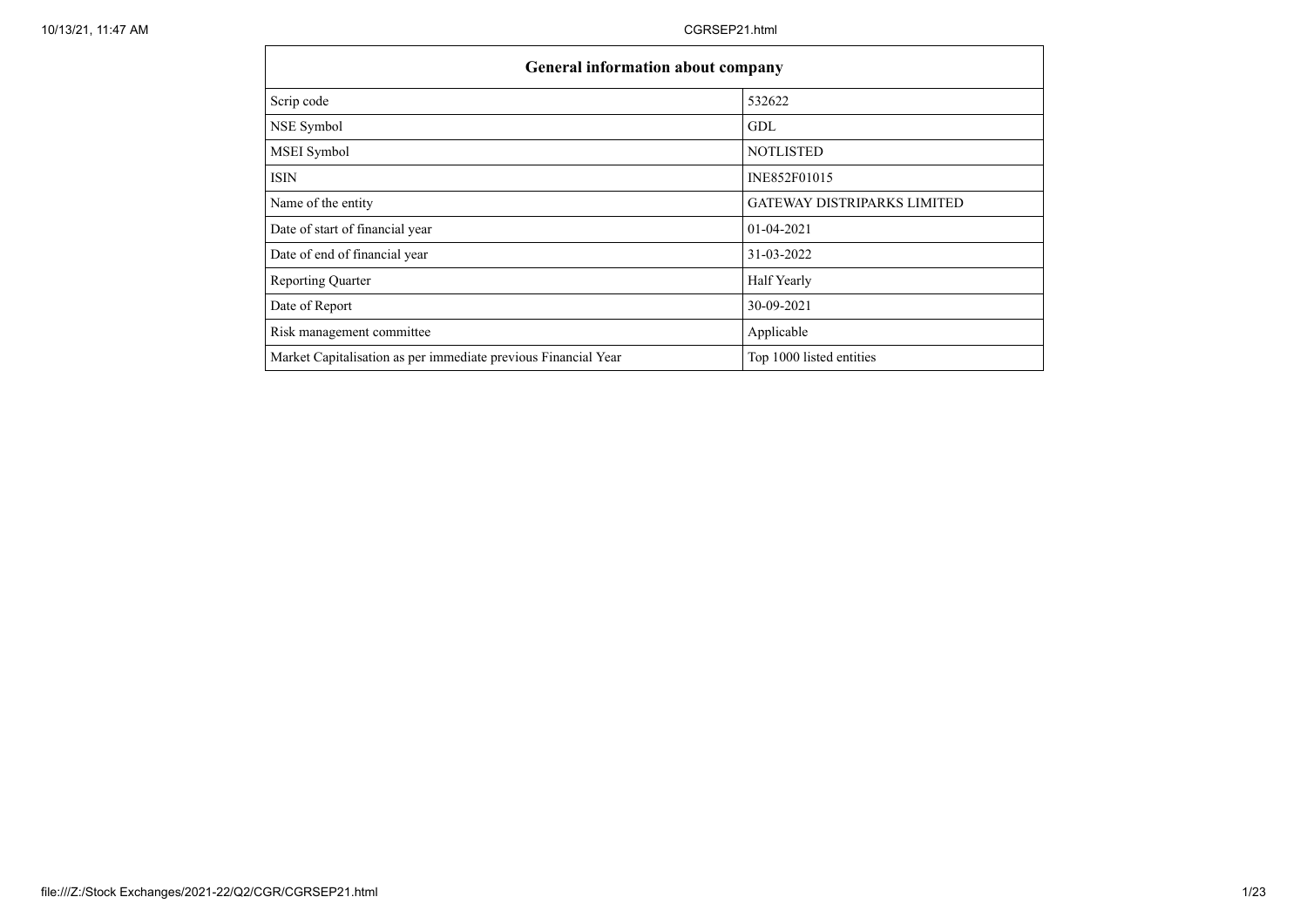|                                                                                                                                                                                                                                                                                                                                                                                                                                     |                                                                | <b>Annexure I</b>                                    |            |          |                                                       |                      |                                            |                                                                                                                                                |                                                                                                                                                                   |                                                                                                                                                                          |                                                                                                                                                                                                         |                                                     |                                             |     |               |              |              |          |  |  |
|-------------------------------------------------------------------------------------------------------------------------------------------------------------------------------------------------------------------------------------------------------------------------------------------------------------------------------------------------------------------------------------------------------------------------------------|----------------------------------------------------------------|------------------------------------------------------|------------|----------|-------------------------------------------------------|----------------------|--------------------------------------------|------------------------------------------------------------------------------------------------------------------------------------------------|-------------------------------------------------------------------------------------------------------------------------------------------------------------------|--------------------------------------------------------------------------------------------------------------------------------------------------------------------------|---------------------------------------------------------------------------------------------------------------------------------------------------------------------------------------------------------|-----------------------------------------------------|---------------------------------------------|-----|---------------|--------------|--------------|----------|--|--|
|                                                                                                                                                                                                                                                                                                                                                                                                                                     | Annexure I to be submitted by listed entity on quarterly basis |                                                      |            |          |                                                       |                      |                                            |                                                                                                                                                |                                                                                                                                                                   |                                                                                                                                                                          |                                                                                                                                                                                                         |                                                     |                                             |     |               |              |              |          |  |  |
|                                                                                                                                                                                                                                                                                                                                                                                                                                     |                                                                |                                                      |            |          |                                                       |                      |                                            |                                                                                                                                                |                                                                                                                                                                   |                                                                                                                                                                          | I. Composition of Board of Directors                                                                                                                                                                    |                                                     |                                             |     |               |              |              |          |  |  |
|                                                                                                                                                                                                                                                                                                                                                                                                                                     |                                                                |                                                      |            |          |                                                       |                      |                                            |                                                                                                                                                | Disclosure of notes on composition of board of directors explanatory                                                                                              |                                                                                                                                                                          |                                                                                                                                                                                                         |                                                     |                                             |     |               |              |              |          |  |  |
|                                                                                                                                                                                                                                                                                                                                                                                                                                     |                                                                |                                                      |            |          |                                                       |                      |                                            |                                                                                                                                                |                                                                                                                                                                   |                                                                                                                                                                          |                                                                                                                                                                                                         | Whether the listed entity has a Regular Chairperson |                                             | Yes |               |              |              |          |  |  |
|                                                                                                                                                                                                                                                                                                                                                                                                                                     |                                                                |                                                      |            |          |                                                       |                      |                                            |                                                                                                                                                |                                                                                                                                                                   |                                                                                                                                                                          |                                                                                                                                                                                                         | Whether Chairperson is related to MD or CEO         |                                             | Yes |               |              |              |          |  |  |
| Whether<br>special<br>Title<br>resolution<br>Date of<br>Date<br><b>Initial Date</b><br>Name of<br>Category<br>(Mr<br>Category 2<br>passed?<br>passing<br>Date of Re-<br>Category 1<br>Sr<br>PAN<br><b>DIN</b><br>$3$ of<br>of<br>of<br>the<br>of directors<br>of directors<br>[Refer Reg.<br>special<br>appointment<br>Birth<br>appointment<br>directors<br>Director<br>Ms)<br>$17(1A)$ of<br>resolution<br>Listing<br>Regulations] |                                                                |                                                      |            |          |                                                       | Date of<br>cessation | Tenure<br>of<br>director<br>(in<br>months) | No of<br>Directorship<br>in listed<br>entities<br>including<br>this listed<br>entity (Refer<br>Regulation<br>17A of<br>Listing<br>Regulations) | No of<br>Independent<br>Directorship<br>in listed<br>entities<br>including<br>this listed<br>entity (Refer<br>Regulation<br>$17A(1)$ of<br>Listing<br>Regulations | Number of<br>memberships<br>in Audit/<br>Stakeholder<br>Committee(s)<br>including this<br>listed entity<br>(Refer<br>Regulation<br>$26(1)$ of<br>Listing<br>Regulations) | No of post of<br>Chairperson<br>in Audit/<br>Stakeholder<br>Committee<br>held in listed<br>entities<br>including this<br>listed entity<br>(Refer<br>Regulation<br>$26(1)$ of<br>Listing<br>Regulations) | Notes for<br>not<br>providing<br>PAN                | Notes for<br>not<br>providing<br><b>DIN</b> |     |               |              |              |          |  |  |
| $\mathbf{1}$                                                                                                                                                                                                                                                                                                                                                                                                                        | Mr                                                             | <b>PREM</b><br><b>KISHAN</b><br>DASS<br><b>GUPTA</b> | AAKPG2127J | 00011670 | Executive<br>Director                                 | Chairperson MD       |                                            | $22 -$<br>$02 -$<br>1958                                                                                                                       | NA                                                                                                                                                                |                                                                                                                                                                          | 15-03-1994                                                                                                                                                                                              | 20-07-2017                                          |                                             |     | 2             | $\Omega$     | 4            |          |  |  |
| $\overline{2}$                                                                                                                                                                                                                                                                                                                                                                                                                      | Mr                                                             | ISHAAN<br><b>GUPTA</b>                               | APFPG1166F | 05298583 | Executive<br>Director                                 | Not<br>Applicable    | MD                                         | $22 -$<br>$07 -$<br>1988                                                                                                                       | NA                                                                                                                                                                |                                                                                                                                                                          | 26-05-2012                                                                                                                                                                                              | 08-02-2017                                          |                                             |     | $\mathcal{L}$ | $\Omega$     | $\theta$     |          |  |  |
| $\overline{3}$                                                                                                                                                                                                                                                                                                                                                                                                                      | Mrs                                                            | <b>MAMTA</b><br><b>GUPTA</b>                         | AAAPG3773E | 00160916 | Non-<br>Executive -<br>Non<br>Independent<br>Director | Not<br>Applicable    |                                            | $22 -$<br>$06 -$<br>1967                                                                                                                       | NA                                                                                                                                                                |                                                                                                                                                                          | 29-10-2015                                                                                                                                                                                              |                                                     | $22-09$<br>2021                             |     | $\Omega$      | $\Omega$     | $\theta$     |          |  |  |
| $\overline{4}$                                                                                                                                                                                                                                                                                                                                                                                                                      | Mr                                                             | <b>SAMVID</b><br><b>GUPTA</b>                        | AXOPG2763K | 05320765 | Non-<br>Executive -<br>Non<br>Independent<br>Director | Not<br>Applicable    |                                            | $30-$<br>$09 -$<br>1992                                                                                                                        | NA                                                                                                                                                                |                                                                                                                                                                          | 12-03-2020                                                                                                                                                                                              |                                                     |                                             |     | 2             | $\mathbf{0}$ | $\mathbf{0}$ | $\Omega$ |  |  |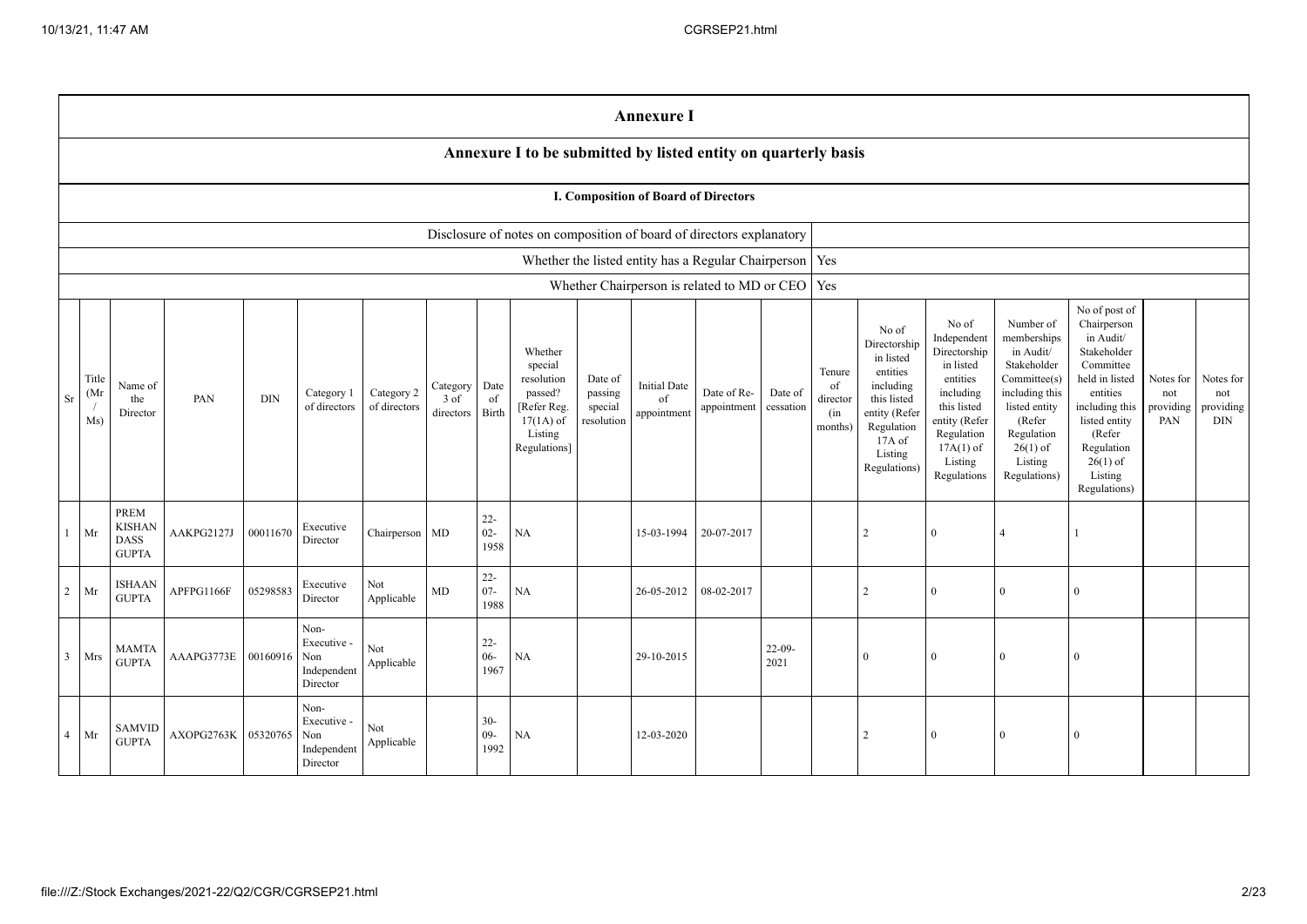|                |                      |                                             |                     |            |                                                           |                               |                               |                          | <b>1. Composition of Board of Directors</b>                                                          |                                             |                                          |                            |                      |                                            |                                                                                                                                                |                                                                                                                                                                      |                                                                                                                                                                          |                                                                                                                                                                    |
|----------------|----------------------|---------------------------------------------|---------------------|------------|-----------------------------------------------------------|-------------------------------|-------------------------------|--------------------------|------------------------------------------------------------------------------------------------------|---------------------------------------------|------------------------------------------|----------------------------|----------------------|--------------------------------------------|------------------------------------------------------------------------------------------------------------------------------------------------|----------------------------------------------------------------------------------------------------------------------------------------------------------------------|--------------------------------------------------------------------------------------------------------------------------------------------------------------------------|--------------------------------------------------------------------------------------------------------------------------------------------------------------------|
|                |                      |                                             |                     |            |                                                           |                               |                               |                          | Disclosure of notes on composition of board of directors explanatory                                 |                                             |                                          |                            |                      |                                            |                                                                                                                                                |                                                                                                                                                                      |                                                                                                                                                                          |                                                                                                                                                                    |
|                |                      |                                             |                     |            |                                                           |                               |                               |                          | Whether the listed entity has a Regular Chairperson                                                  |                                             |                                          |                            |                      |                                            |                                                                                                                                                |                                                                                                                                                                      |                                                                                                                                                                          |                                                                                                                                                                    |
| Sr             | Title<br>(Mr)<br>Ms) | Name of the<br>Director                     | PAN                 | $\rm{DIN}$ | Category 1<br>of directors                                | Category 2<br>of<br>directors | Category<br>3 of<br>directors | Date<br>of<br>Birth      | Whether<br>special<br>resolution<br>passed?<br>[Refer Reg.<br>$17(1A)$ of<br>Listing<br>Regulations] | Date of<br>passing<br>special<br>resolution | <b>Initial Date</b><br>of<br>appointment | Date of Re-<br>appointment | Date of<br>cessation | Tenure<br>of<br>director<br>(in<br>months) | No of<br>Directorship<br>in listed<br>entities<br>including<br>this listed<br>entity (Refer<br>Regulation<br>17A of<br>Listing<br>Regulations) | No of<br>Independent<br>Directorship<br>in listed<br>entities<br>including<br>this listed<br>entity<br>(Refer<br>Regulation<br>$17A(1)$ of<br>Listing<br>Regulations | Number of<br>memberships<br>in Audit/<br>Stakeholder<br>Committee(s)<br>including this<br>listed entity<br>(Refer<br>Regulation<br>$26(1)$ of<br>Listing<br>Regulations) | No of p<br>of<br>Chairper<br>in Aud<br>Stakehol<br>Commit<br>held in li<br>entitie<br>includi<br>this list<br>entity (R<br>Regulat<br>26(1)<br>Listin<br>Regulatio |
| $\mathfrak{S}$ | Mr                   | <b>ARUN</b><br><b>KUMAR</b><br><b>GUPTA</b> | AAAPG4063H 06571270 |            | Non-<br>Executive -<br>Independent<br>Director            | Not<br>Applicable             |                               | $24 -$<br>$03 -$<br>1961 | NA                                                                                                   |                                             | 27-04-2016                               | 27-04-2021                 |                      | 60                                         | $\overline{2}$                                                                                                                                 | $\overline{2}$                                                                                                                                                       | $\overline{4}$                                                                                                                                                           | $\Omega$                                                                                                                                                           |
| 6              | Mr                   | <b>SHABBIR</b><br><b>HASSANBHAI</b>         | AAAPH5019E          | 00268133   | Non-<br>Executive -<br>Independent Applicable<br>Director | Not                           |                               | $10-$<br>$11 -$<br>1946  | <b>NA</b>                                                                                            |                                             | 29-09-2014                               | 22-09-2016                 | $22-09-$<br>2021     | 60                                         | $\overline{0}$                                                                                                                                 | $\Omega$                                                                                                                                                             | $\mathbf{0}$                                                                                                                                                             | $\Omega$                                                                                                                                                           |
| $\tau$         | Mr                   | <b>ANIL</b><br><b>AGGARWAL</b>              | AABPA5289J          | 01385684   | Non-<br>Executive -<br>Independent<br>Director            | Not<br>Applicable             |                               | $20 -$<br>$05 -$<br>1958 | NA                                                                                                   |                                             | 27-04-2021                               | 27-04-2021                 |                      | 60                                         | 3                                                                                                                                              | 3                                                                                                                                                                    | 2                                                                                                                                                                        |                                                                                                                                                                    |
| 8              | Mrs                  | <b>SHUKLA</b><br>WASSAN                     | AAHPW8633J          | 02770898   | Non-<br>Executive -<br>Independent<br>Director            | Not<br>Applicable             |                               | $18-$<br>$12 -$<br>1959  | <b>NA</b>                                                                                            |                                             | 12-03-2020                               | 12-03-2020                 |                      | 24                                         | $\overline{2}$                                                                                                                                 |                                                                                                                                                                      | 2                                                                                                                                                                        |                                                                                                                                                                    |

## **I. Composition of Board of Directors**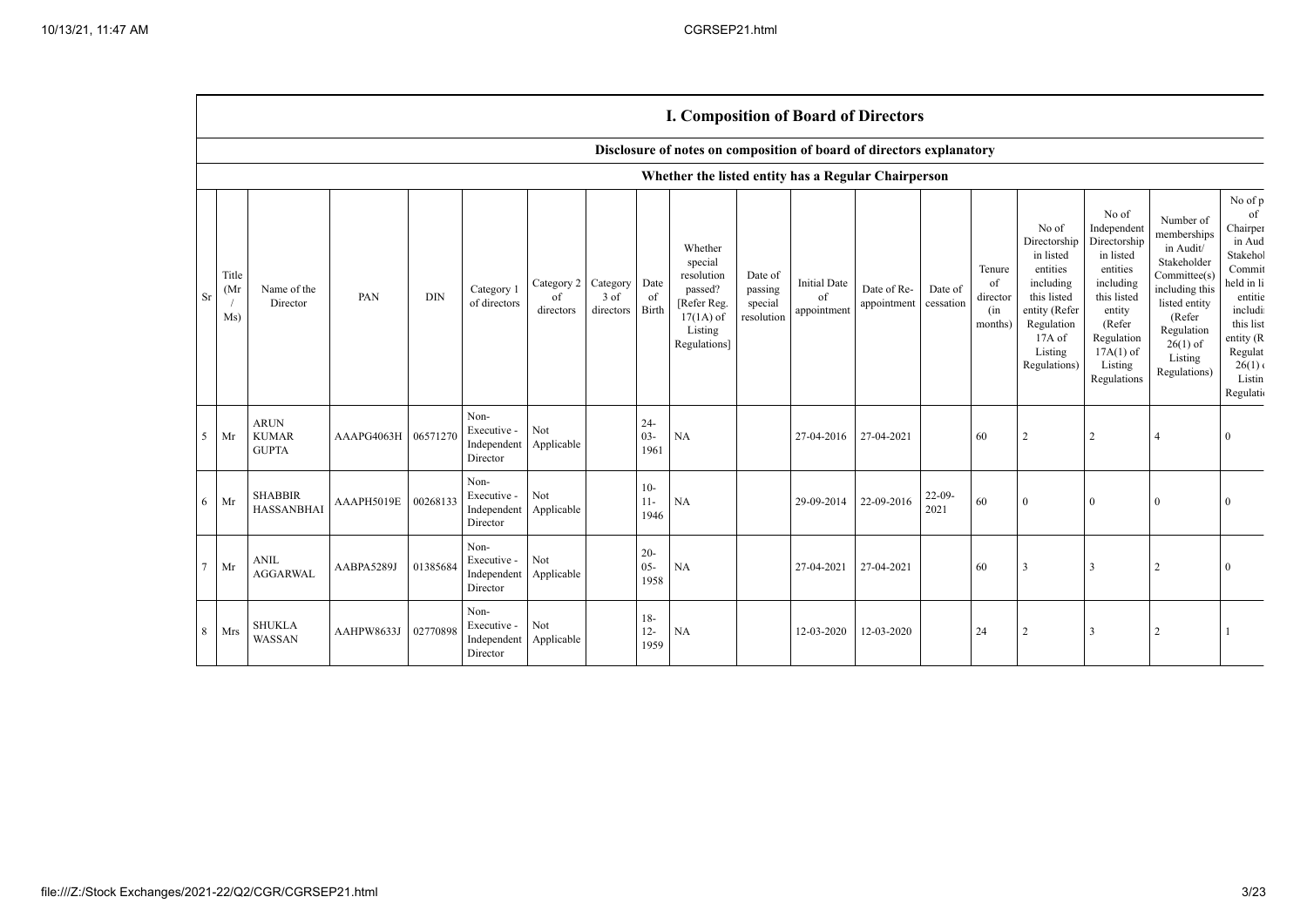|                | <b>Audit Committee Details</b>                             |                                     |                                                |                            |                        |                      |                              |  |  |  |  |  |
|----------------|------------------------------------------------------------|-------------------------------------|------------------------------------------------|----------------------------|------------------------|----------------------|------------------------------|--|--|--|--|--|
|                | Whether the Audit Committee has a Regular Chairperson   No |                                     |                                                |                            |                        |                      |                              |  |  |  |  |  |
| Sr             | <b>DIN</b><br>Number                                       | Name of Committee<br>members        | Category 1 of directors                        | Category 2 of<br>directors | Date of<br>Appointment | Date of<br>Cessation | Remarks                      |  |  |  |  |  |
|                | 00268133                                                   | <b>SHABBIR</b><br><b>HASSANBHAI</b> | Non-Executive -<br><b>Independent Director</b> | Chairperson                | $10 - 11 - 2016$       | 22-09-2021           | Textual<br>Information $(1)$ |  |  |  |  |  |
| $\overline{2}$ | 00011670                                                   | PREM KISHAN DASS<br><b>GUPTA</b>    | <b>Executive Director</b>                      | Member                     | $10-11-2016$           |                      |                              |  |  |  |  |  |
| 3              | 06571270                                                   | <b>ARUN KUMAR</b><br><b>GUPTA</b>   | Non-Executive -<br><b>Independent Director</b> | Member                     | 10-11-2016             |                      |                              |  |  |  |  |  |
| 4              | 01385684                                                   | <b>ANIL AGGARWAL</b>                | Non-Executive -<br><b>Independent Director</b> | Member                     | 27-04-2021             |                      |                              |  |  |  |  |  |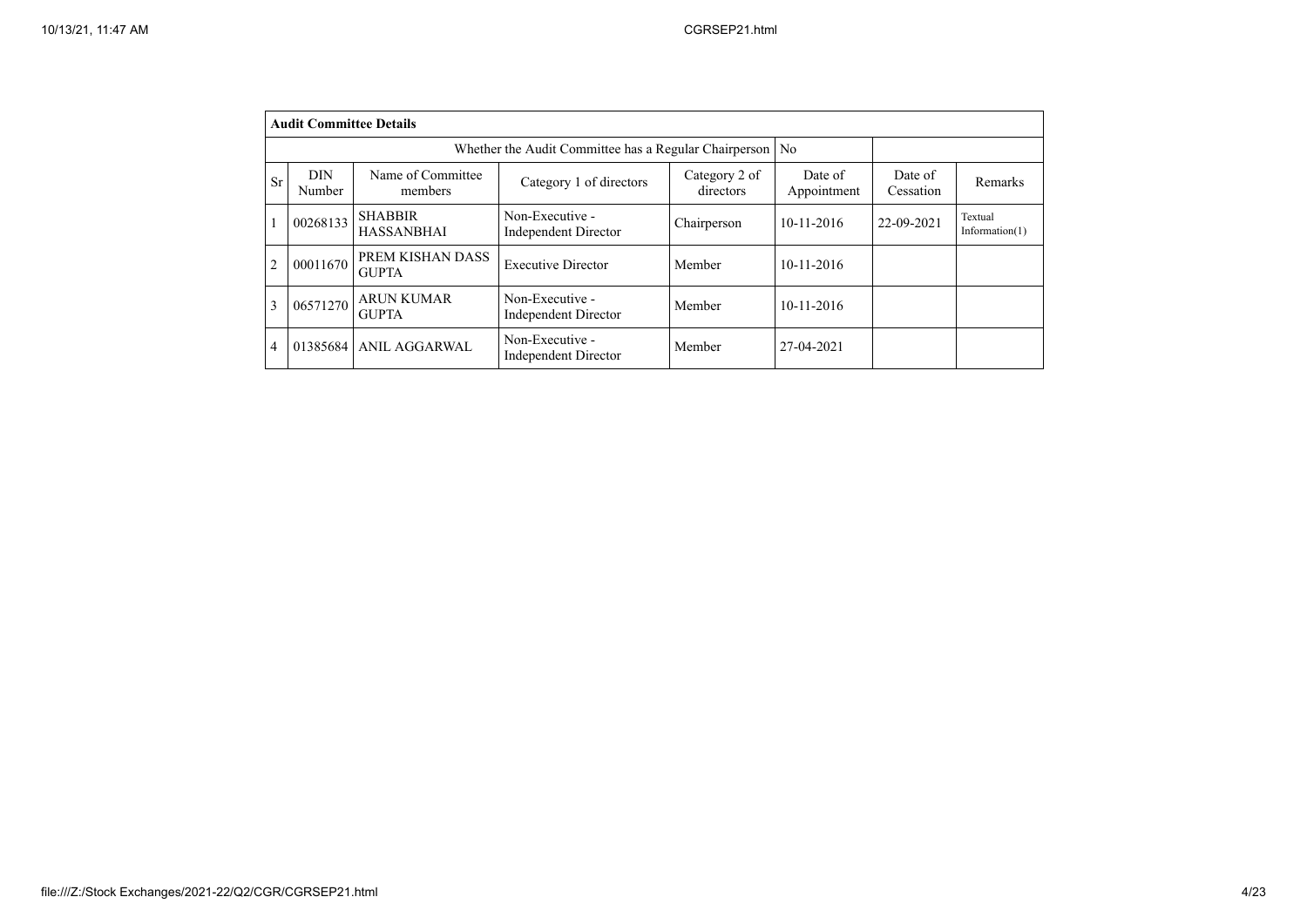|                        | <b>Sr Text Block</b>                                                                                                                                                                                                                                |
|------------------------|-----------------------------------------------------------------------------------------------------------------------------------------------------------------------------------------------------------------------------------------------------|
| Textual Information(1) | Mr. Shabbir Hassanbhai, after completing two terms as an Independent Director, ceased to be a member<br>of the Board and Board Committees w.e.f. 22 September 2021.<br>The Audit Committee would be reconstituted at the forthcoming Board meeting. |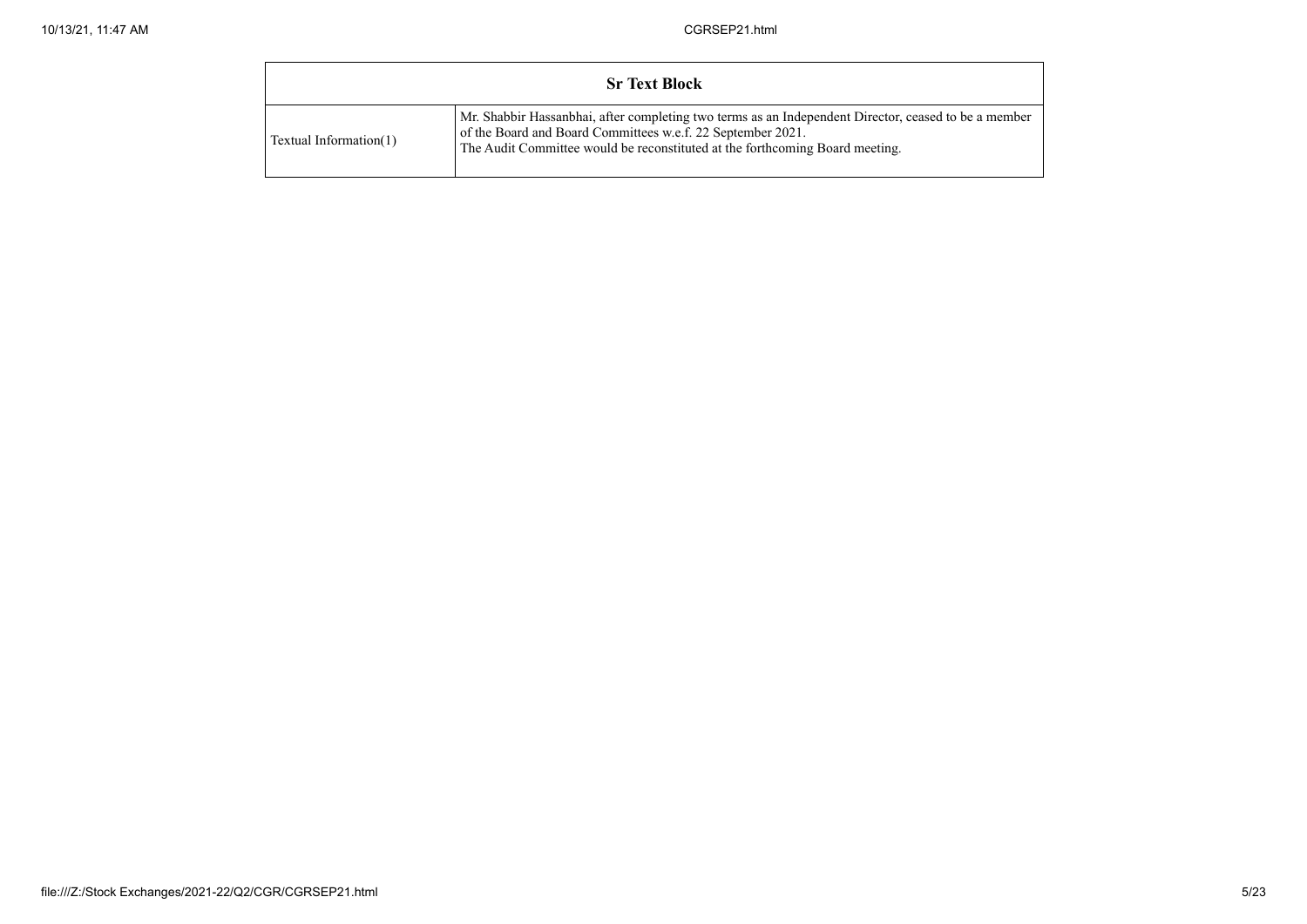|                | Nomination and remuneration committee                                                                                                   |                                     |                                         |             |            |                      |         |  |  |  |  |
|----------------|-----------------------------------------------------------------------------------------------------------------------------------------|-------------------------------------|-----------------------------------------|-------------|------------|----------------------|---------|--|--|--|--|
|                | Whether the Nomination and remuneration committee has a Regular Chairperson<br>Yes                                                      |                                     |                                         |             |            |                      |         |  |  |  |  |
| Sr             | Name of Committee<br><b>DIN</b><br>Category 2 of<br>Date of<br>Category 1 of directors<br>directors<br>Appointment<br>Number<br>members |                                     |                                         |             |            | Date of<br>Cessation | Remarks |  |  |  |  |
|                | 01385684                                                                                                                                | <b>ANIL AGGARWAL</b>                | Non-Executive - Independent<br>Director | Chairperson | 27-04-2021 |                      |         |  |  |  |  |
| $\overline{2}$ | 00011670                                                                                                                                | PREM KISHAN DASS<br><b>GUPTA</b>    | <b>Executive Director</b>               | Member      | 10-11-2016 |                      |         |  |  |  |  |
| 3              | 00268133                                                                                                                                | <b>SHABBIR</b><br><b>HASSANBHAI</b> | Non-Executive - Independent<br>Director | Member      | 10-11-2016 | 22-09-2021           |         |  |  |  |  |
| 4              | 06571270                                                                                                                                | <b>ARUN KUMAR</b><br><b>GUPTA</b>   | Non-Executive - Independent<br>Director | Member      | 10-11-2016 |                      |         |  |  |  |  |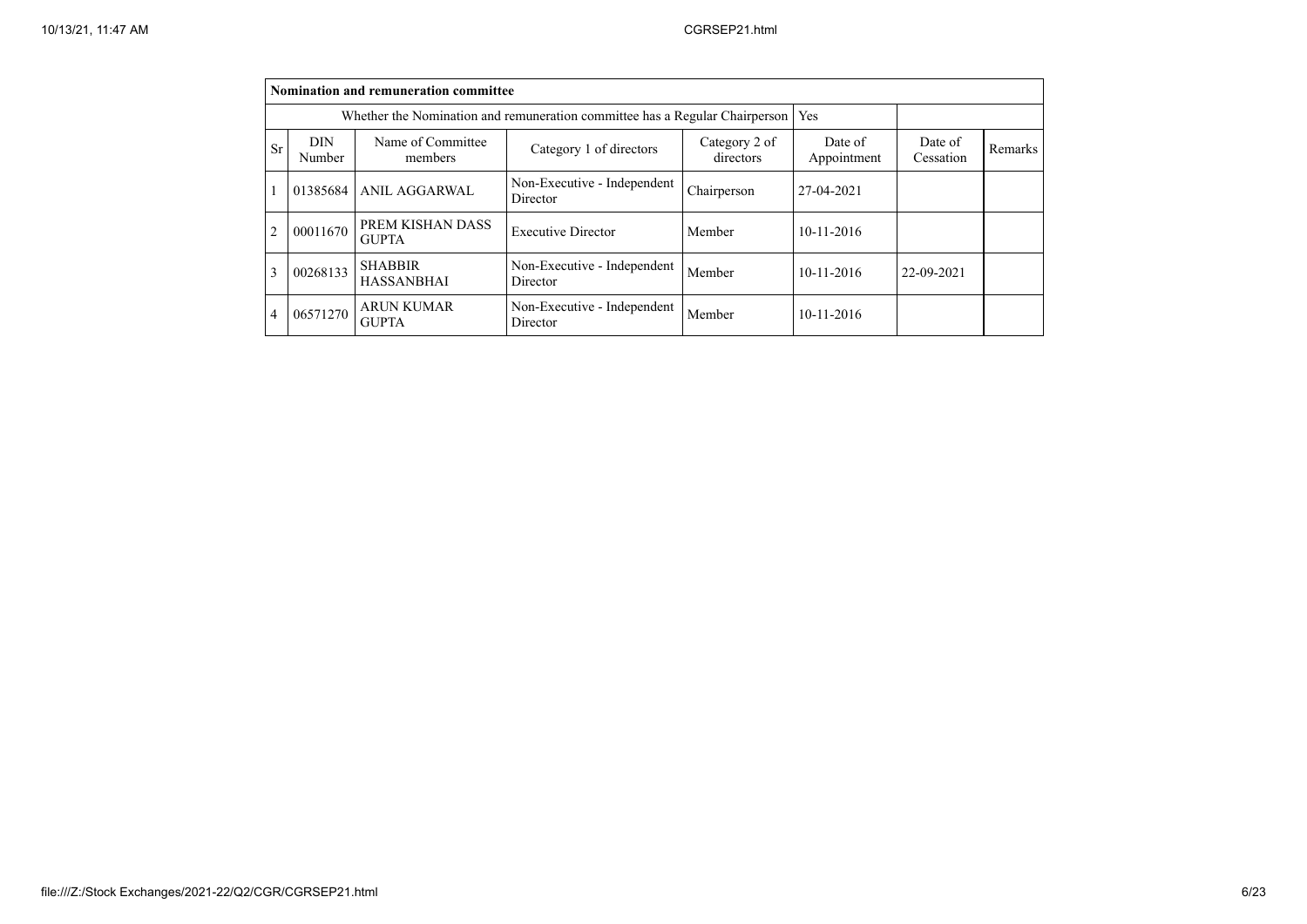|                | <b>Stakeholders Relationship Committee</b>                                       |                                     |                                         |                            |                        |                      |         |  |  |  |  |
|----------------|----------------------------------------------------------------------------------|-------------------------------------|-----------------------------------------|----------------------------|------------------------|----------------------|---------|--|--|--|--|
|                | Whether the Stakeholders Relationship Committee has a Regular Chairperson<br>Yes |                                     |                                         |                            |                        |                      |         |  |  |  |  |
| <b>Sr</b>      | <b>DIN</b><br>Number                                                             | Name of Committee<br>members        | Category 1 of directors                 | Category 2 of<br>directors | Date of<br>Appointment | Date of<br>Cessation | Remarks |  |  |  |  |
|                | 02770898                                                                         | <b>SHUKLA WASSAN</b>                | Non-Executive - Independent<br>Director | Chairperson                | 27-04-2021             |                      |         |  |  |  |  |
| $\overline{2}$ | 00011670                                                                         | PREM KISHAN DASS<br><b>GUPTA</b>    | <b>Executive Director</b>               | Member                     | $10-11-2016$           |                      |         |  |  |  |  |
| 3              | 00268133                                                                         | <b>SHABBIR</b><br><b>HASSANBHAI</b> | Non-Executive - Independent<br>Director | Member                     | $10 - 11 - 2016$       | 22-09-2021           |         |  |  |  |  |
|                | 06571270                                                                         | <b>ARUN KUMAR</b><br><b>GUPTA</b>   | Non-Executive - Independent<br>Director | Member                     | $10-11-2016$           |                      |         |  |  |  |  |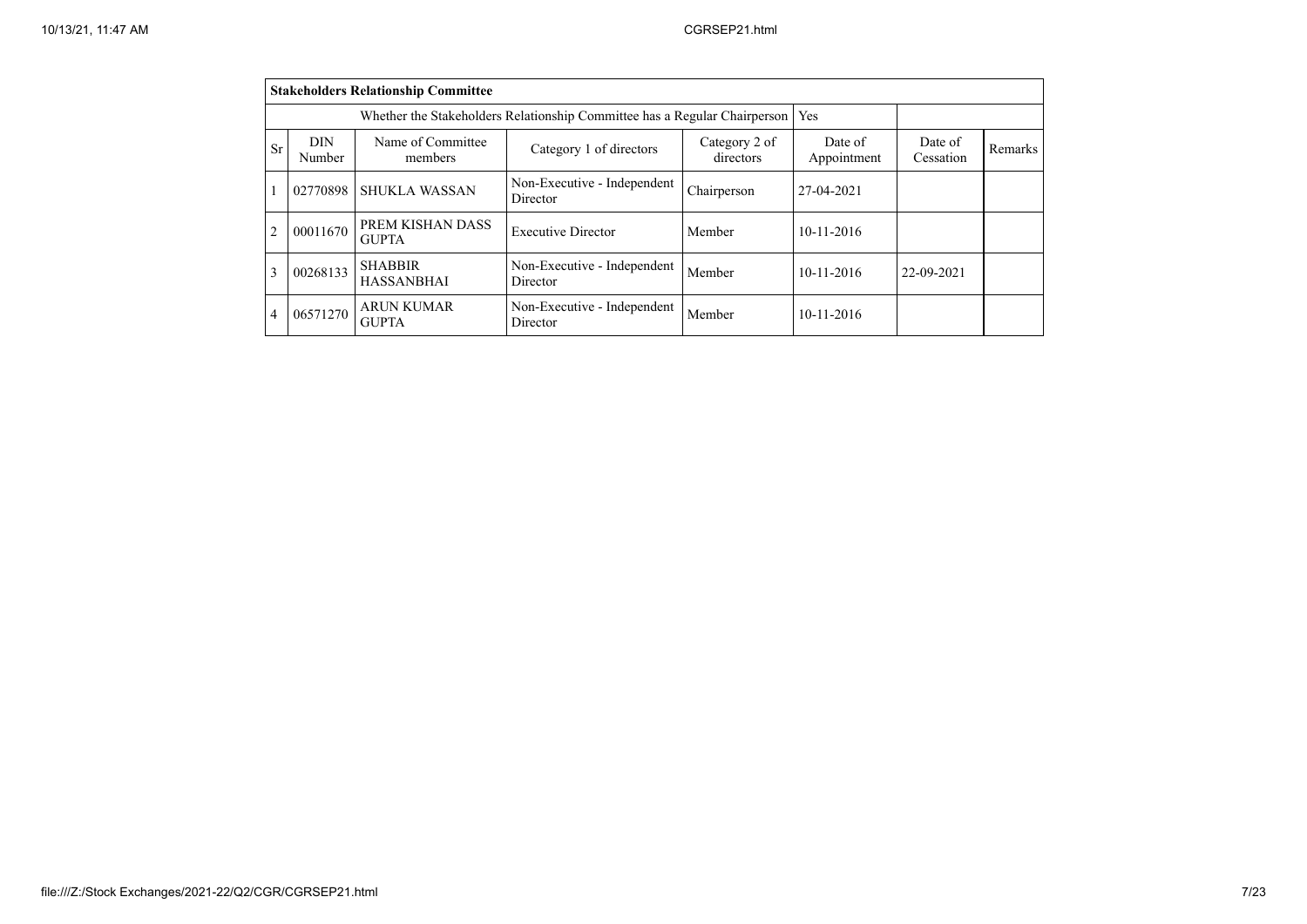|     | <b>Risk Management Committee</b>                                     |                              |                            |                            |                        |                      |         |  |  |  |  |  |
|-----|----------------------------------------------------------------------|------------------------------|----------------------------|----------------------------|------------------------|----------------------|---------|--|--|--|--|--|
|     | Whether the Risk Management Committee has a Regular Chairperson   No |                              |                            |                            |                        |                      |         |  |  |  |  |  |
| -Sr | DIN<br>Number                                                        | Name of Committee<br>members | Category 1 of<br>directors | Category 2 of<br>directors | Date of<br>Appointment | Date of<br>Cessation | Remarks |  |  |  |  |  |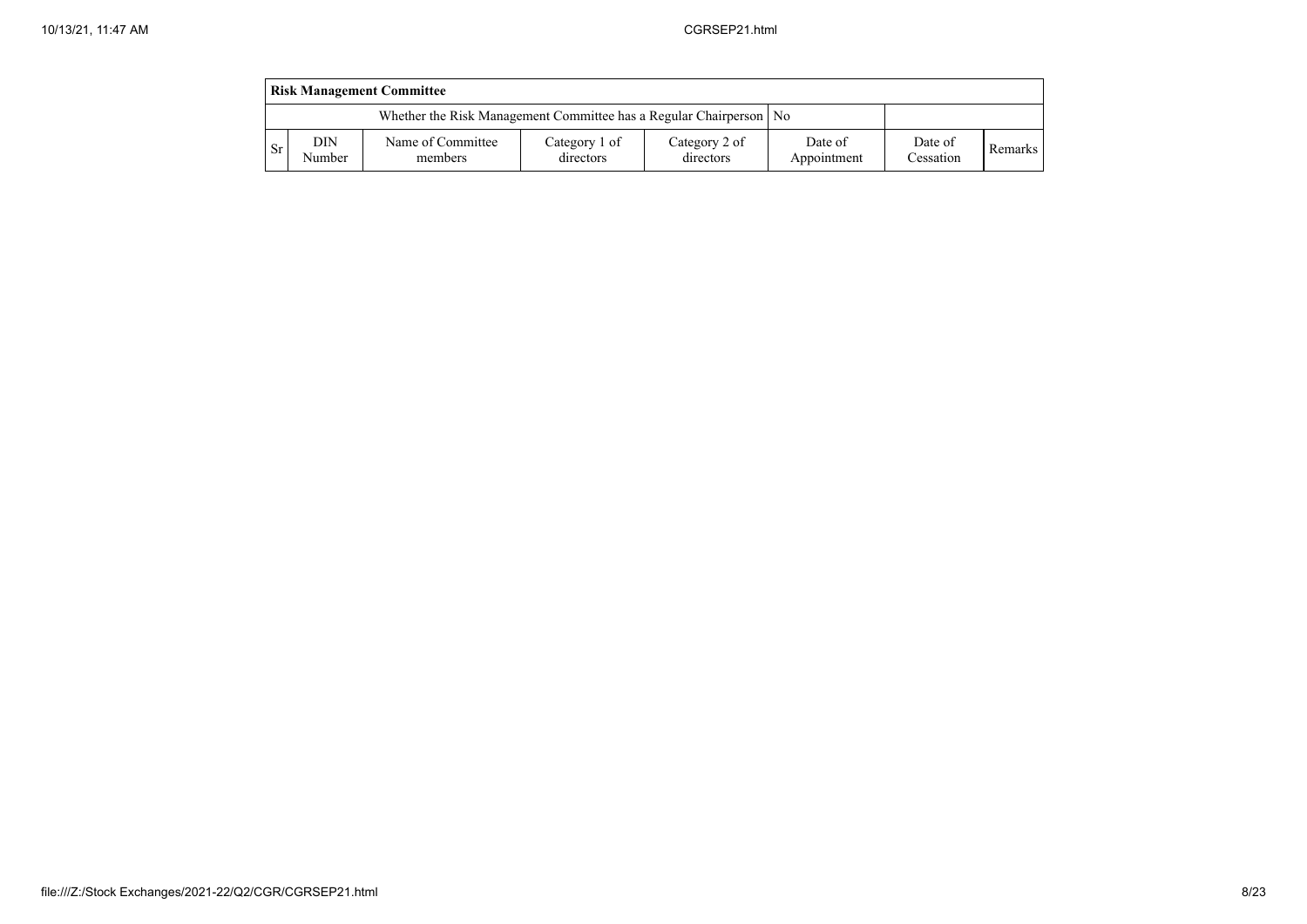|                | <b>Corporate Social Responsibility Committee</b>                                                                                        |                                  |                                             |             |                  |            |                              |  |  |  |  |
|----------------|-----------------------------------------------------------------------------------------------------------------------------------------|----------------------------------|---------------------------------------------|-------------|------------------|------------|------------------------------|--|--|--|--|
|                | Whether the Corporate Social Responsibility Committee has a Regular Chairperson   No                                                    |                                  |                                             |             |                  |            |                              |  |  |  |  |
| Sr             | <b>DIN</b><br>Name of Committee<br>Date of<br>Category 2 of<br>Category 1 of directors<br>directors<br>Appointment<br>Number<br>members |                                  |                                             |             |                  |            | Remarks                      |  |  |  |  |
|                |                                                                                                                                         | 00160916   MAMTA GUPTA           | Non-Executive - Non<br>Independent Director | Chairperson | $10 - 11 - 2016$ | 22-09-2021 | Textual<br>Information $(1)$ |  |  |  |  |
| $\overline{2}$ | 00011670                                                                                                                                | PREM KISHAN<br><b>DASS GUPTA</b> | <b>Executive Director</b>                   | Member      | $10-11-2016$     |            |                              |  |  |  |  |
| 3              | 02770898                                                                                                                                | <b>SHUKLA WASSAN</b>             | Non-Executive - Independent<br>Director     | Member      | $10-11-2016$     |            |                              |  |  |  |  |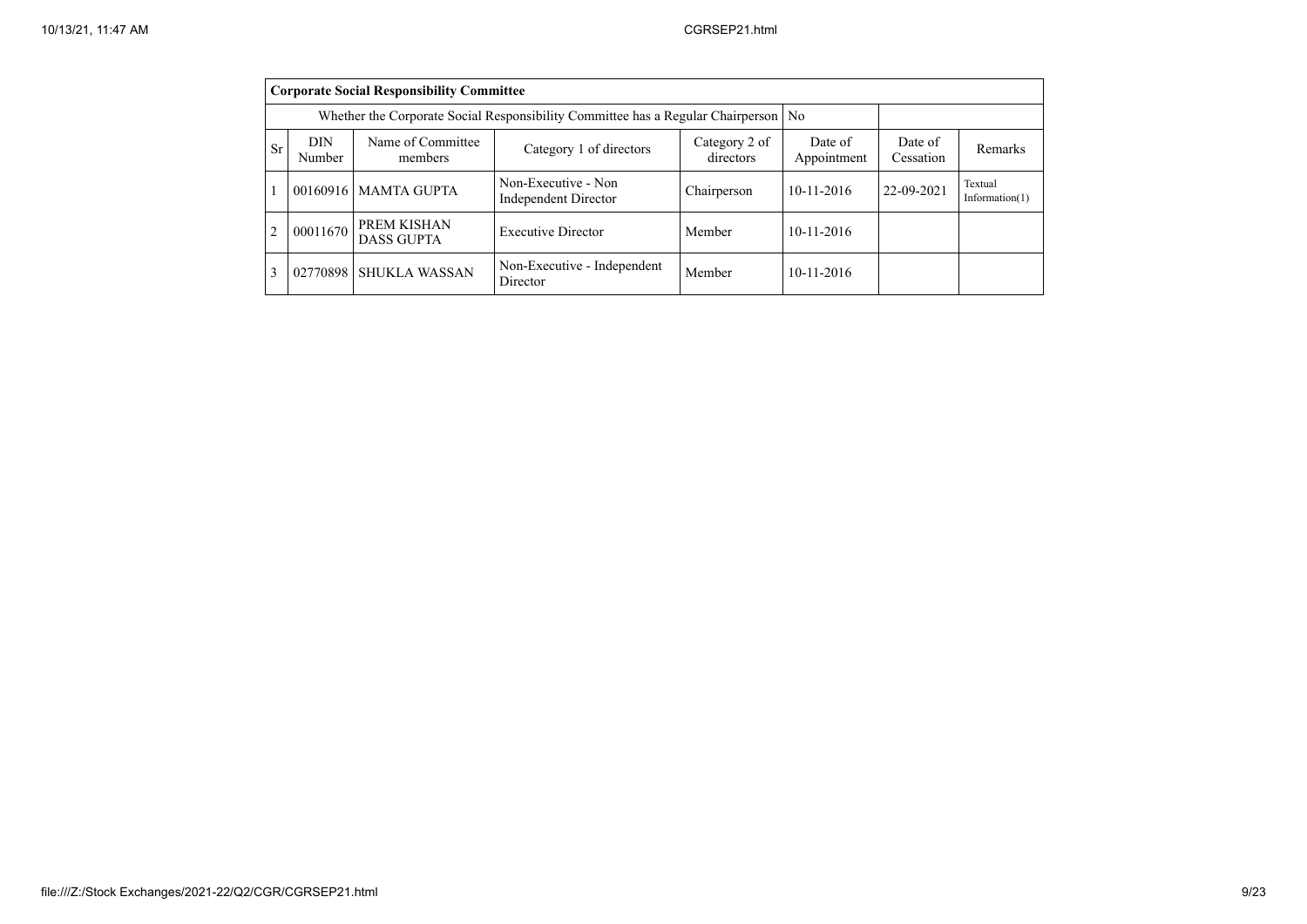|                        | <b>Sr Text Block</b>                                                                                                                                                                                                      |
|------------------------|---------------------------------------------------------------------------------------------------------------------------------------------------------------------------------------------------------------------------|
| Textual Information(1) | Mrs. Mamta Gupta, resigned as a Director and ceased to be a member of the Board of Directors and<br>CSR Committee w.e.f. 22 September 2021.<br>The CSR Committee would be reconstituted at the forthcoming Board meeting. |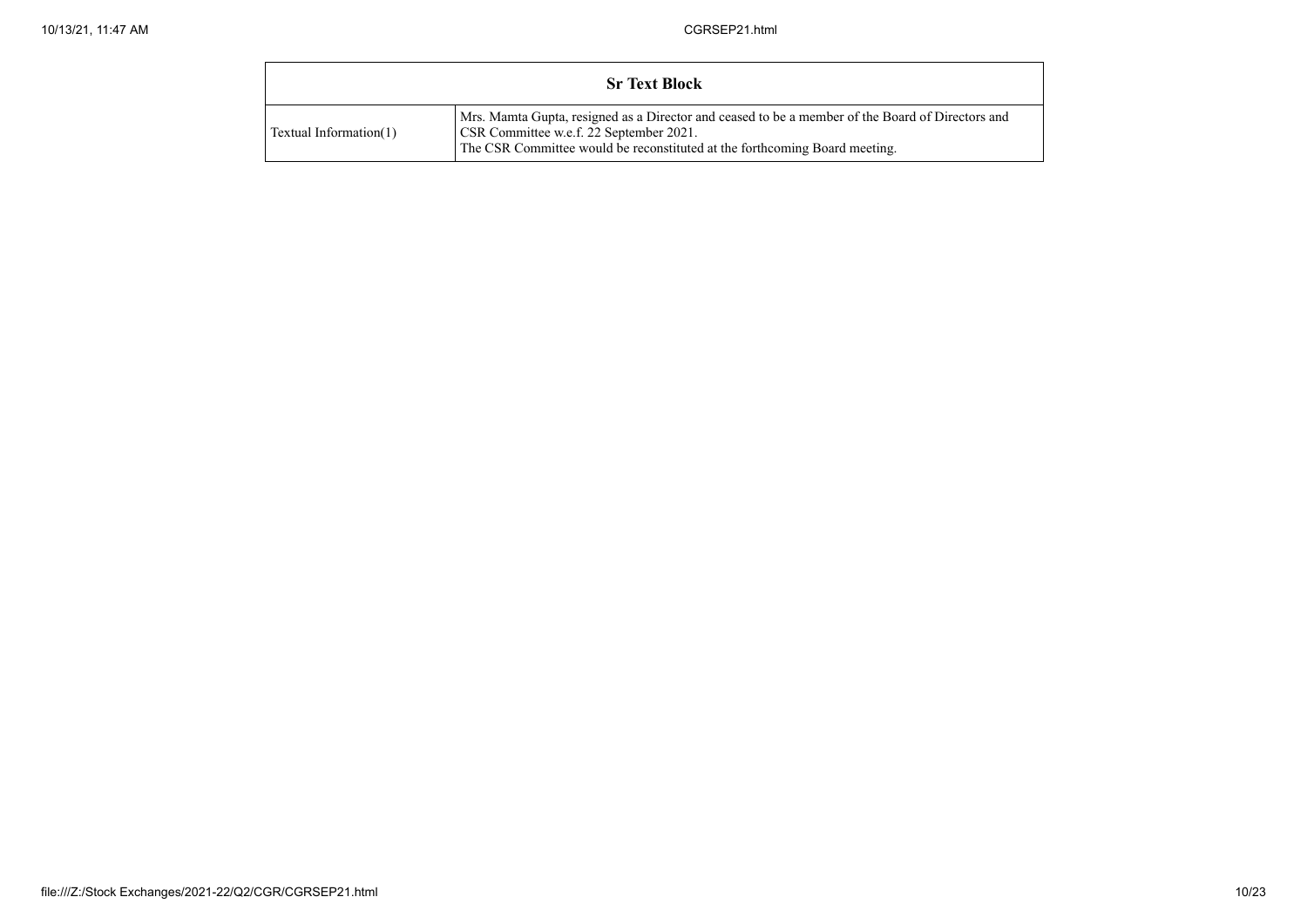| <b>Other Committee</b> |                                                                                                                                     |  |  |
|------------------------|-------------------------------------------------------------------------------------------------------------------------------------|--|--|
|                        | Sr   DIN Number   Name of Committee members   Name of other committee   Category 1 of directors   Category 2 of directors   Remarks |  |  |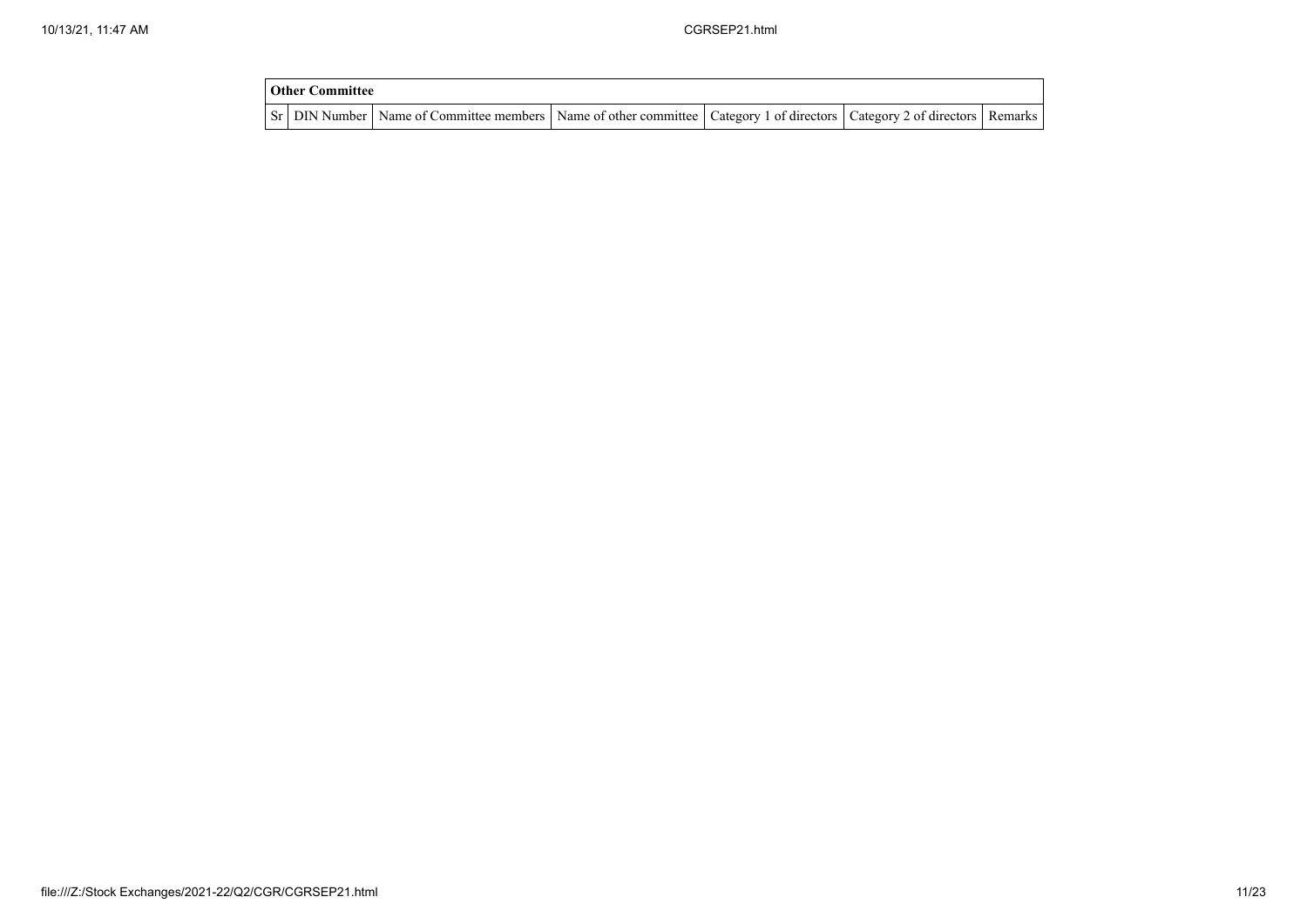|                | <b>Annexure 1</b>                                              |                                                               |                                                                      |                                       |                                                     |                                                                                  |                                                                        |
|----------------|----------------------------------------------------------------|---------------------------------------------------------------|----------------------------------------------------------------------|---------------------------------------|-----------------------------------------------------|----------------------------------------------------------------------------------|------------------------------------------------------------------------|
|                | <b>Annexure 1</b>                                              |                                                               |                                                                      |                                       |                                                     |                                                                                  |                                                                        |
|                | <b>III. Meeting of Board of Directors</b>                      |                                                               |                                                                      |                                       |                                                     |                                                                                  |                                                                        |
|                | Disclosure of notes on meeting of board                        | of directors explanatory                                      |                                                                      |                                       |                                                     |                                                                                  |                                                                        |
| Sr             | $Date(s)$ of<br>meeting (if any)<br>in the previous<br>quarter | $Date(s)$ of<br>meeting (if any)<br>in the current<br>quarter | Maximum gap<br>between any two<br>consecutive (in<br>number of days) | Notes for<br>not<br>providing<br>Date | Whether<br>requirement of<br>Ouorum met<br>(Yes/No) | Number of Directors<br>present <sup>*</sup> (other than<br>Independent Director) | No. of<br>Independent<br><b>Directors</b><br>attending the<br>meeting* |
|                | 27-04-2021                                                     |                                                               |                                                                      |                                       | Yes                                                 |                                                                                  | 3                                                                      |
| $\overline{2}$ |                                                                | 28-07-2021                                                    | 91                                                                   |                                       | Yes                                                 | 9                                                                                | 4                                                                      |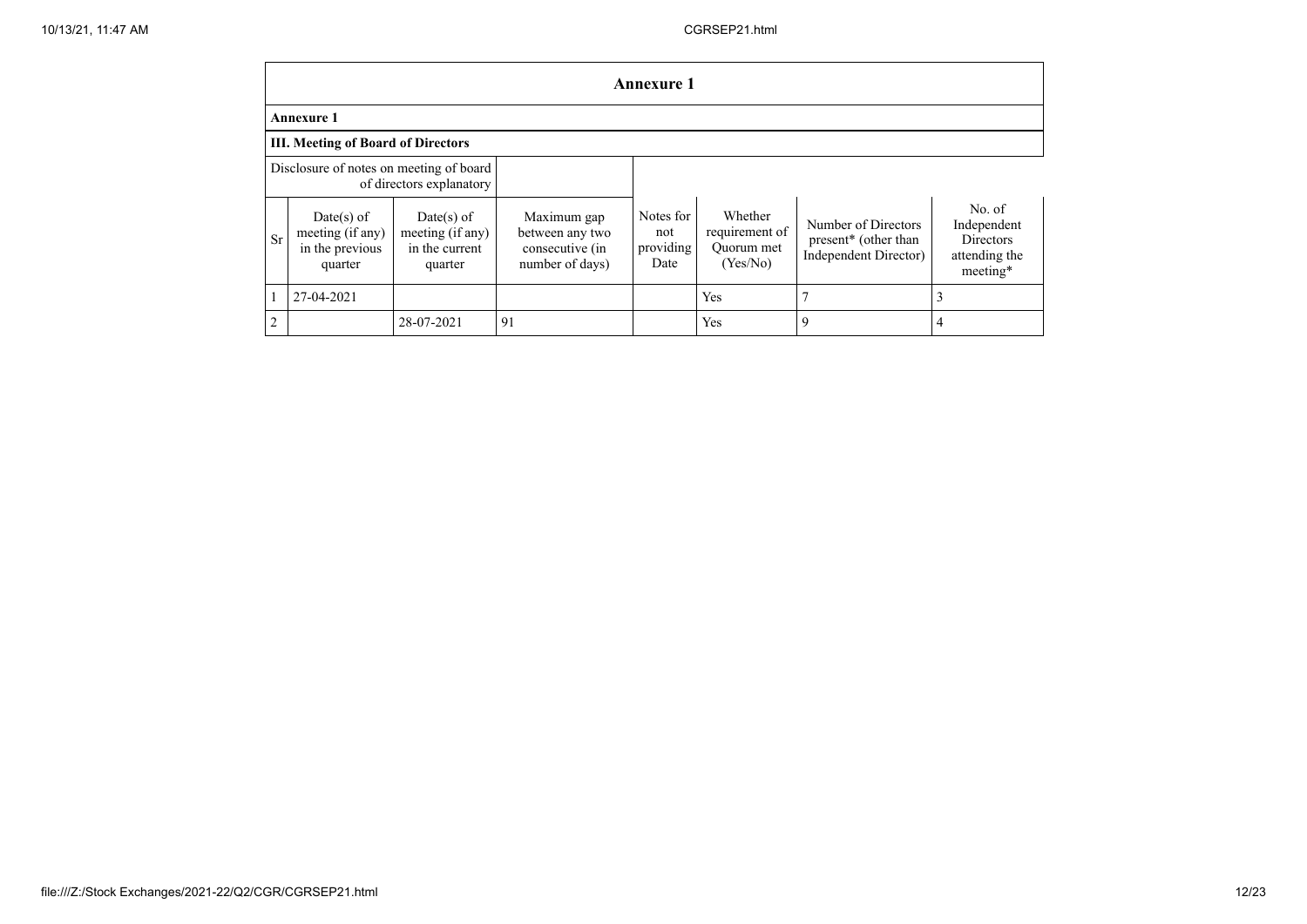|                | <b>Annexure 1</b>                                  |                                                                                                          |                                                                      |                               |                                       |                                                        |                                                                                      |                                                                    |
|----------------|----------------------------------------------------|----------------------------------------------------------------------------------------------------------|----------------------------------------------------------------------|-------------------------------|---------------------------------------|--------------------------------------------------------|--------------------------------------------------------------------------------------|--------------------------------------------------------------------|
|                | <b>IV. Meeting of Committees</b>                   |                                                                                                          |                                                                      |                               |                                       |                                                        |                                                                                      |                                                                    |
|                |                                                    |                                                                                                          | Disclosure of notes on meeting of committees explanatory             |                               |                                       |                                                        |                                                                                      |                                                                    |
| Sr             | Name of<br>Committee                               | Date(s) of meeting (Enter<br>dates of Previous quarter<br>and Current quarter in<br>chronological order) | Maximum gap<br>between any two<br>consecutive (in<br>number of days) | Name of<br>other<br>committee | Reson for<br>not<br>providing<br>date | Whether<br>requirement<br>of Quorum<br>met<br>(Yes/No) | Number of<br><b>Directors</b><br>present* (other<br>than<br>Independent<br>Director) | No. of<br>Independent<br>Directors<br>attending<br>the<br>meeting* |
|                | Audit<br>Committee                                 | 27-04-2021                                                                                               |                                                                      |                               |                                       | Yes                                                    | 3                                                                                    | 4                                                                  |
| $\overline{2}$ | Audit<br>Committee                                 | 28-07-2021                                                                                               | 91                                                                   |                               |                                       | Yes                                                    | 3                                                                                    | 4                                                                  |
| 3              | Nomination<br>and<br>remuneration<br>committee     | 27-04-2021                                                                                               |                                                                      |                               |                                       | Yes                                                    | 3                                                                                    | 3                                                                  |
| $\overline{4}$ | <b>Stakeholders</b><br>Relationship<br>Committee   | 27-04-2021                                                                                               |                                                                      |                               |                                       | Yes                                                    | 3                                                                                    | $\overline{4}$                                                     |
| 5              | Stakeholders<br>Relationship<br>Committee          | 28-07-2021                                                                                               |                                                                      |                               |                                       | Yes                                                    | 3                                                                                    | $\overline{4}$                                                     |
| 6              | Corporate<br>Social<br>Responsibility<br>Committee | 27-04-2021                                                                                               |                                                                      |                               |                                       | Yes                                                    | 4                                                                                    | $\overline{4}$                                                     |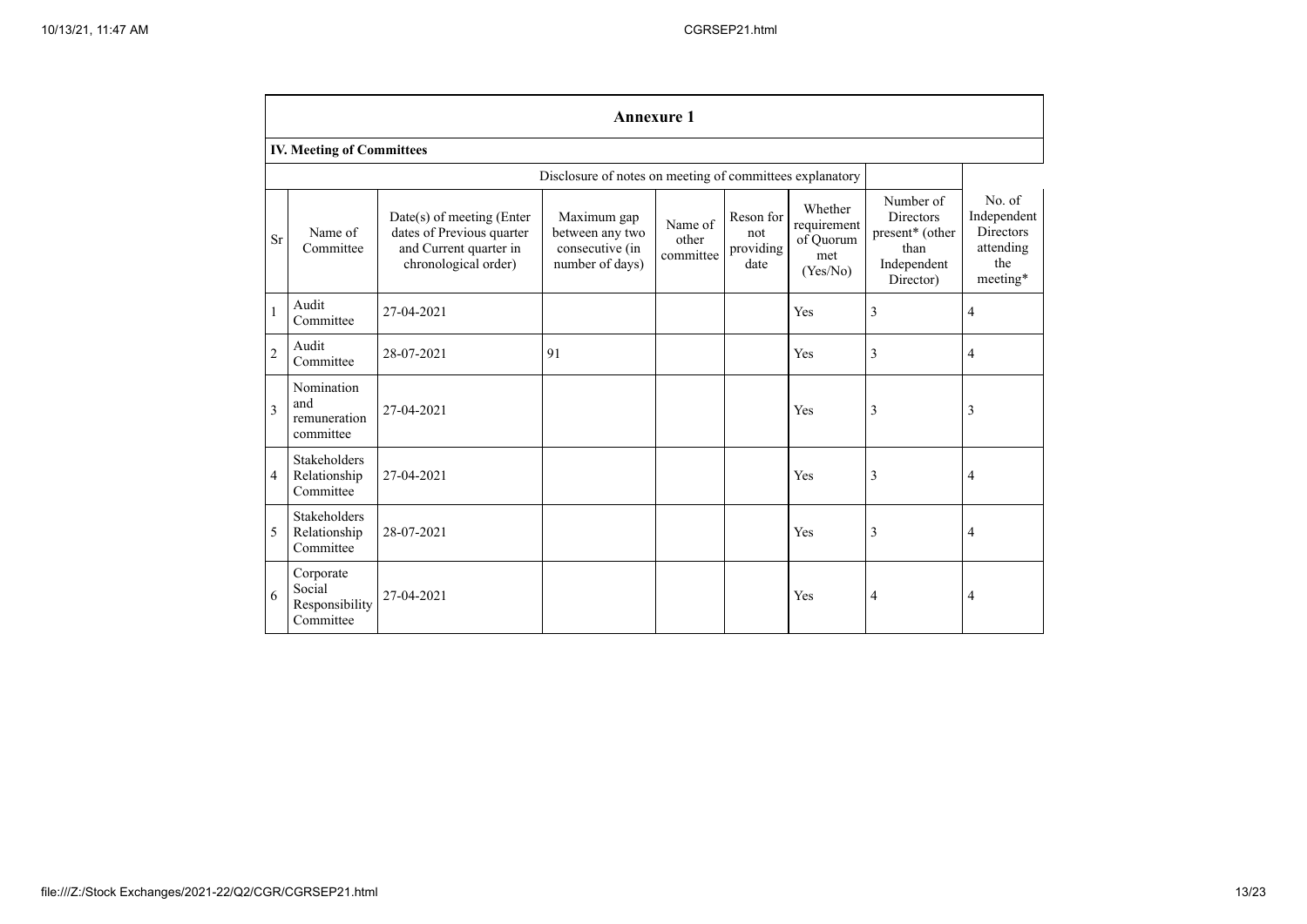|                                                                                                                       | Annexure 1                                                                  |                                  |                                                                    |  |  |  |
|-----------------------------------------------------------------------------------------------------------------------|-----------------------------------------------------------------------------|----------------------------------|--------------------------------------------------------------------|--|--|--|
|                                                                                                                       | <b>V. Related Party Transactions</b>                                        |                                  |                                                                    |  |  |  |
| Sr                                                                                                                    | Subject                                                                     | Compliance status<br>(Yes/No/NA) | If status is "No" details of non-<br>compliance may be given here. |  |  |  |
|                                                                                                                       | Whether prior approval of audit committee obtained                          | <b>Yes</b>                       |                                                                    |  |  |  |
| $\overline{2}$                                                                                                        | Whether shareholder approval obtained for material RPT                      | <b>NA</b>                        |                                                                    |  |  |  |
| Whether details of RPT entered into pursuant to omnibus approval<br>3<br>Yes<br>have been reviewed by Audit Committee |                                                                             |                                  |                                                                    |  |  |  |
|                                                                                                                       | Disclosure of notes on related party transactions<br>Textual Information(1) |                                  |                                                                    |  |  |  |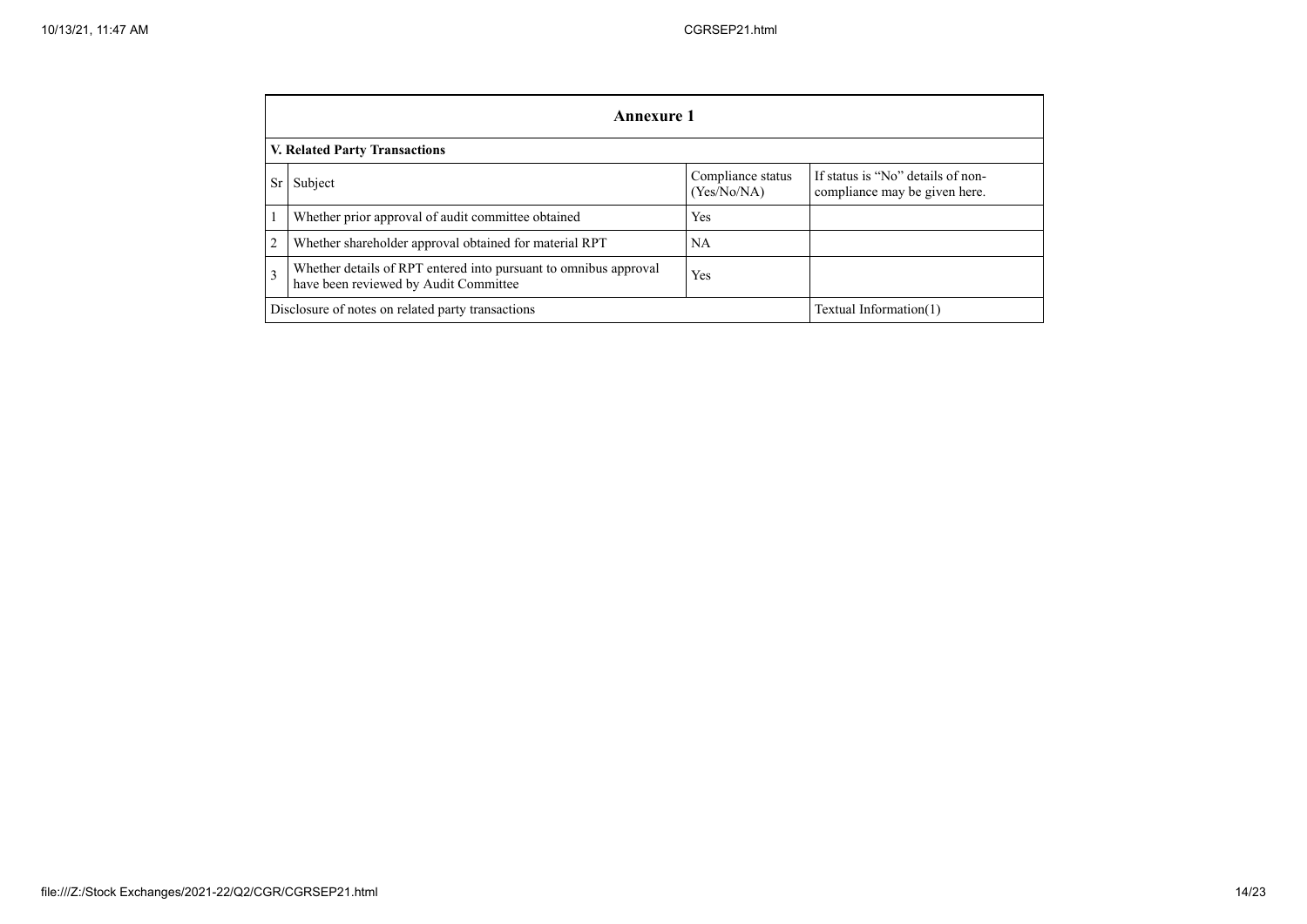|                        | <b>Text Block</b>                                                                                                                                                                    |
|------------------------|--------------------------------------------------------------------------------------------------------------------------------------------------------------------------------------|
| Textual Information(1) | For FY 2021-22, as approved by the Audit Committee and the Board of Directors, the value of related<br>party transactions for the period till 30 September 2021 is Rs. 783.86 Lakhs. |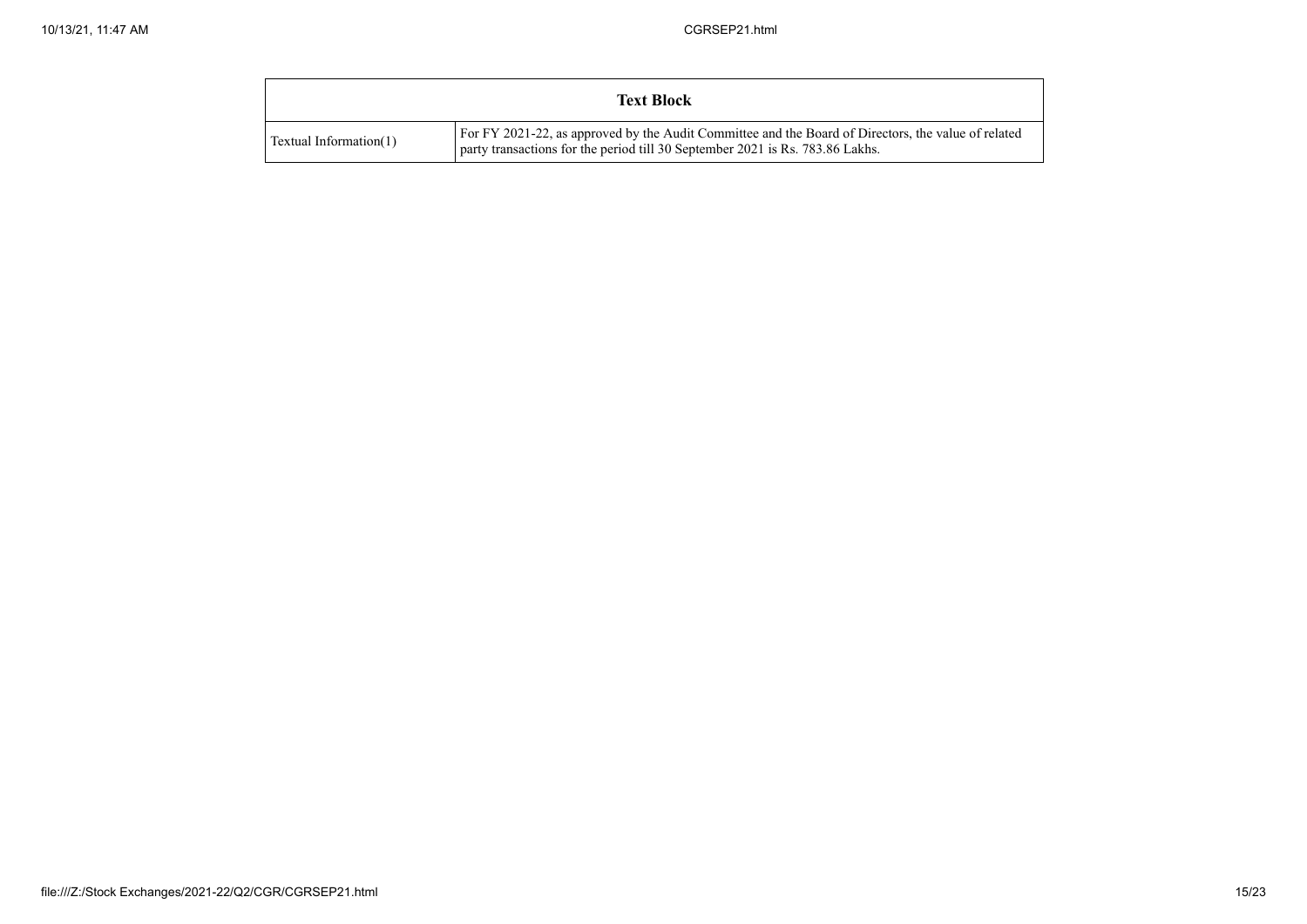|                | <b>Annexure 1</b>                                                                                                                                                                                               |                               |  |  |  |
|----------------|-----------------------------------------------------------------------------------------------------------------------------------------------------------------------------------------------------------------|-------------------------------|--|--|--|
|                | <b>VI. Affirmations</b>                                                                                                                                                                                         |                               |  |  |  |
| Sr             | Subject                                                                                                                                                                                                         | Compliance<br>status (Yes/No) |  |  |  |
| $\mathbf{1}$   | The composition of Board of Directors is in terms of SEBI (Listing obligations and disclosure requirements)<br>Regulations, 2015                                                                                | Yes                           |  |  |  |
| $\overline{c}$ | The composition of the following committees is in terms of SEBI(Listing obligations and disclosure requirements)<br>Regulations, 2015 a. Audit Committee                                                        |                               |  |  |  |
| $\overline{3}$ | The composition of the following committees is in terms of SEBI(Listing obligations and disclosure requirements)<br>Regulations, 2015. b. Nomination & remuneration committee                                   | Yes                           |  |  |  |
| $\overline{4}$ | The composition of the following committees is in terms of SEBI(Listing obligations and disclosure requirements)<br>Regulations, 2015. c. Stakeholders relationship committee                                   |                               |  |  |  |
| 5              | The composition of the following committees is in terms of SEBI(Listing obligations and disclosure requirements)<br>Regulations, 2015. d. Risk management committee (applicable to the top 500 listed entities) | NA                            |  |  |  |
| 6              | The committee members have been made aware of their powers, role and responsibilities as specified in SEBI<br>(Listing obligations and disclosure requirements) Regulations, 2015.                              | Yes                           |  |  |  |
| $\overline{7}$ | The meetings of the board of directors and the above committees have been conducted in the manner as specified in<br>SEBI (Listing obligations and disclosure requirements) Regulations, 2015.                  | Yes                           |  |  |  |
| 8              | This report and/or the report submitted in the previous quarter has been placed before Board of Directors.                                                                                                      | Yes                           |  |  |  |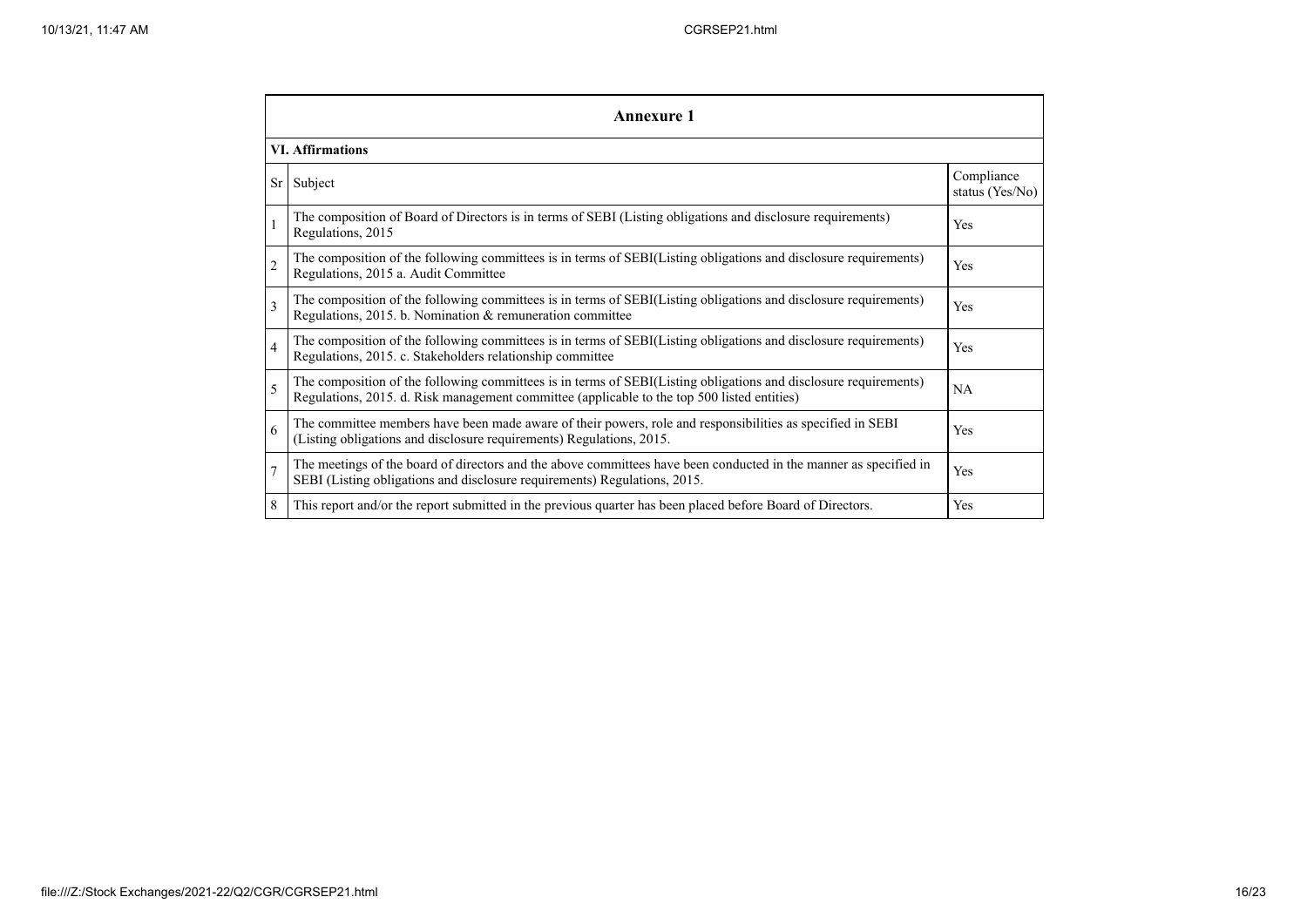|               | <b>Annexure 1</b> |                                          |  |  |  |
|---------------|-------------------|------------------------------------------|--|--|--|
| <sub>Sr</sub> | Subject           | Compliance status                        |  |  |  |
|               | Name of signatory | <b>VEENA NAIR</b>                        |  |  |  |
|               | Designation       | Company Secretary and Compliance Officer |  |  |  |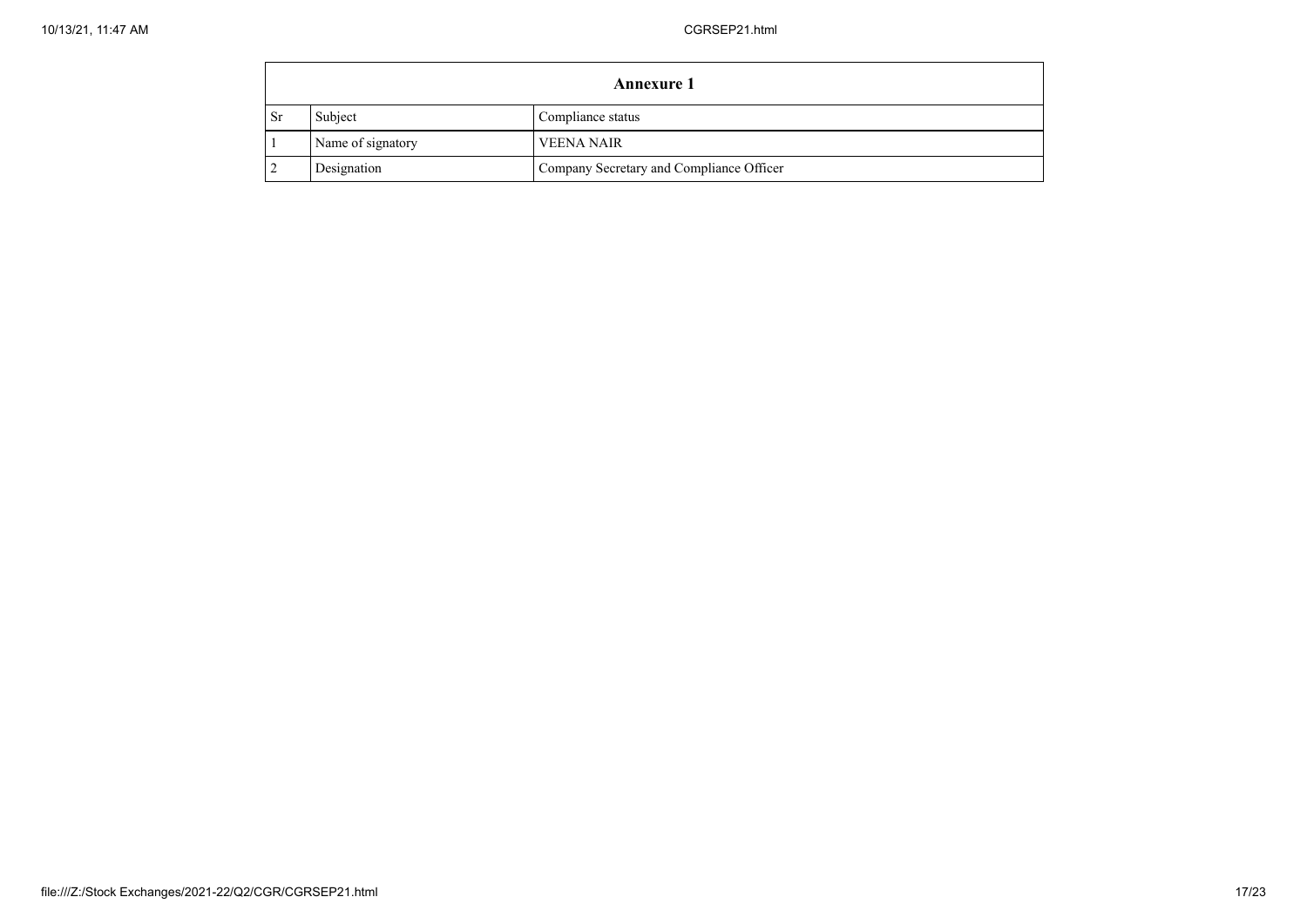**Text Block**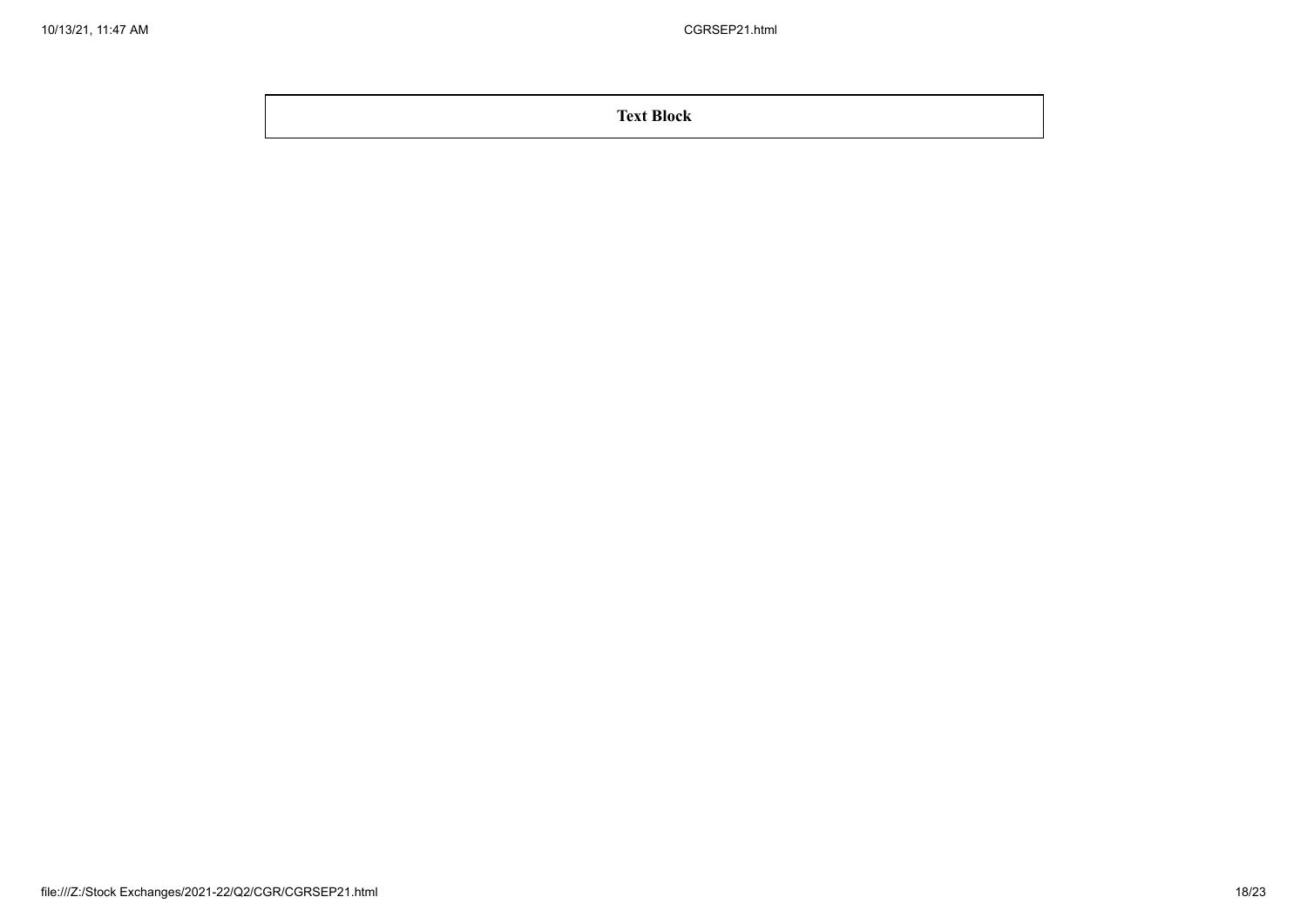|                | <b>Annexure III</b>                                                                                                                                                                  |                                              |                                     |                                                                      |  |
|----------------|--------------------------------------------------------------------------------------------------------------------------------------------------------------------------------------|----------------------------------------------|-------------------------------------|----------------------------------------------------------------------|--|
|                | <b>III.</b> Affirmations                                                                                                                                                             |                                              |                                     |                                                                      |  |
| Sr             | Particulars                                                                                                                                                                          | Regulation<br>Number                         | Compliance<br>status<br>(Yes/No/NA) | If status is "No" details of<br>non-compliance may be<br>given here. |  |
|                | Copy of the annual report including balance sheet, profit and loss account,<br>directors report, corporate governance report, business responsibility<br>report displayed on website | 46(2)                                        | <b>Yes</b>                          |                                                                      |  |
| $\overline{2}$ | Presence of Chairperson of Audit Committee at the Annual General<br>Meeting                                                                                                          | 18(1)(d)                                     | Yes                                 |                                                                      |  |
| 3              | Presence of Chairperson of the nomination and remuneration committee at<br>the annual general meeting                                                                                | 19(3)                                        | Yes                                 |                                                                      |  |
| $\overline{4}$ | Presence of Chairperson of the Stakeholder Relationship committee at the<br>annual general meeting                                                                                   | 20(3)                                        | Yes                                 |                                                                      |  |
| 5              | Whether "Corporate Governance Report" disclosed in Annual Report                                                                                                                     | $34(3)$ read with<br>para C of<br>Schedule V | Yes                                 |                                                                      |  |
|                | Any other information to be provided                                                                                                                                                 |                                              |                                     |                                                                      |  |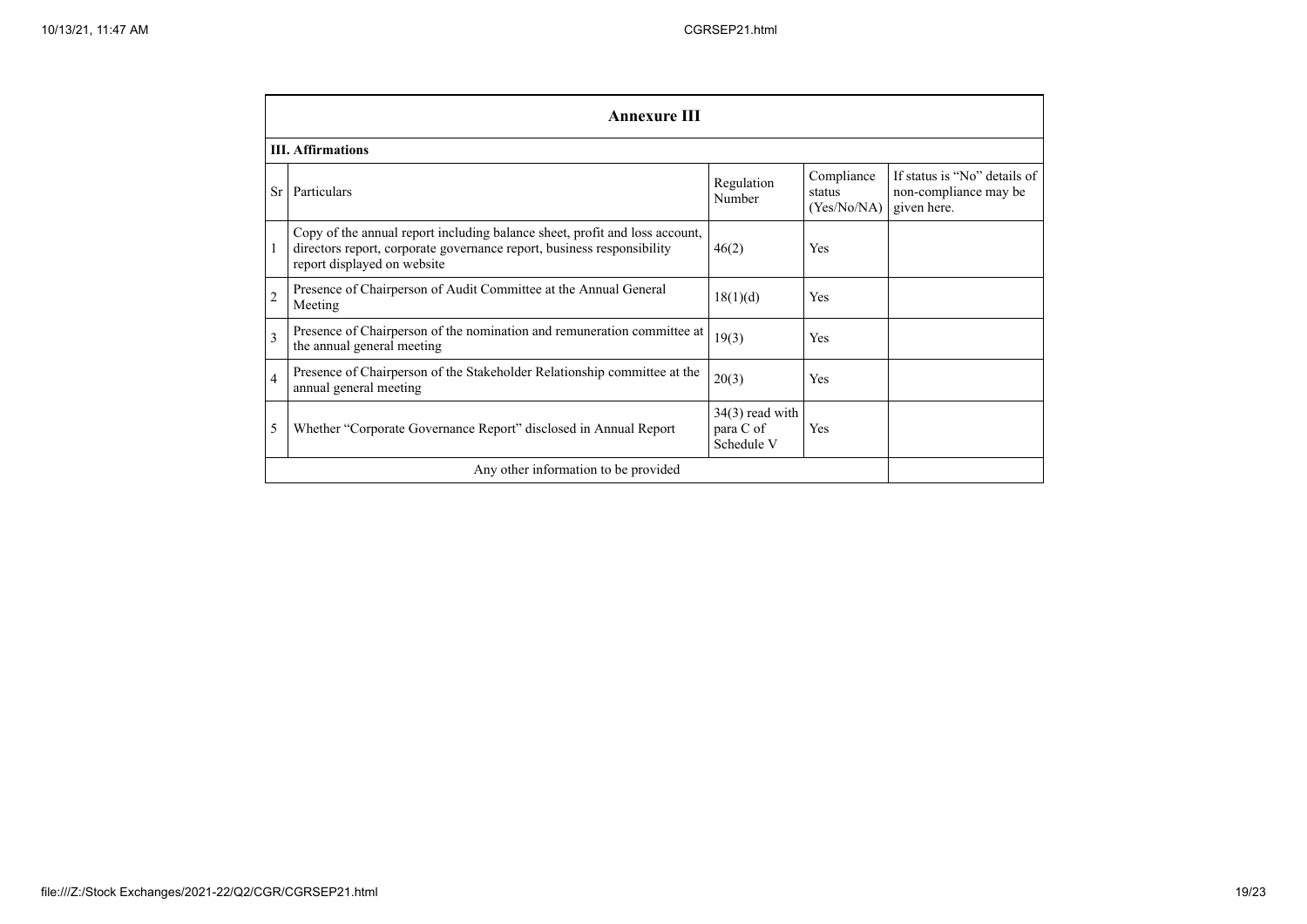| <b>Annexure III</b> |                   |                                          |
|---------------------|-------------------|------------------------------------------|
|                     | Name of signatory | <b>VEENA NAIR</b>                        |
|                     | Designation       | Company Secretary and Compliance Officer |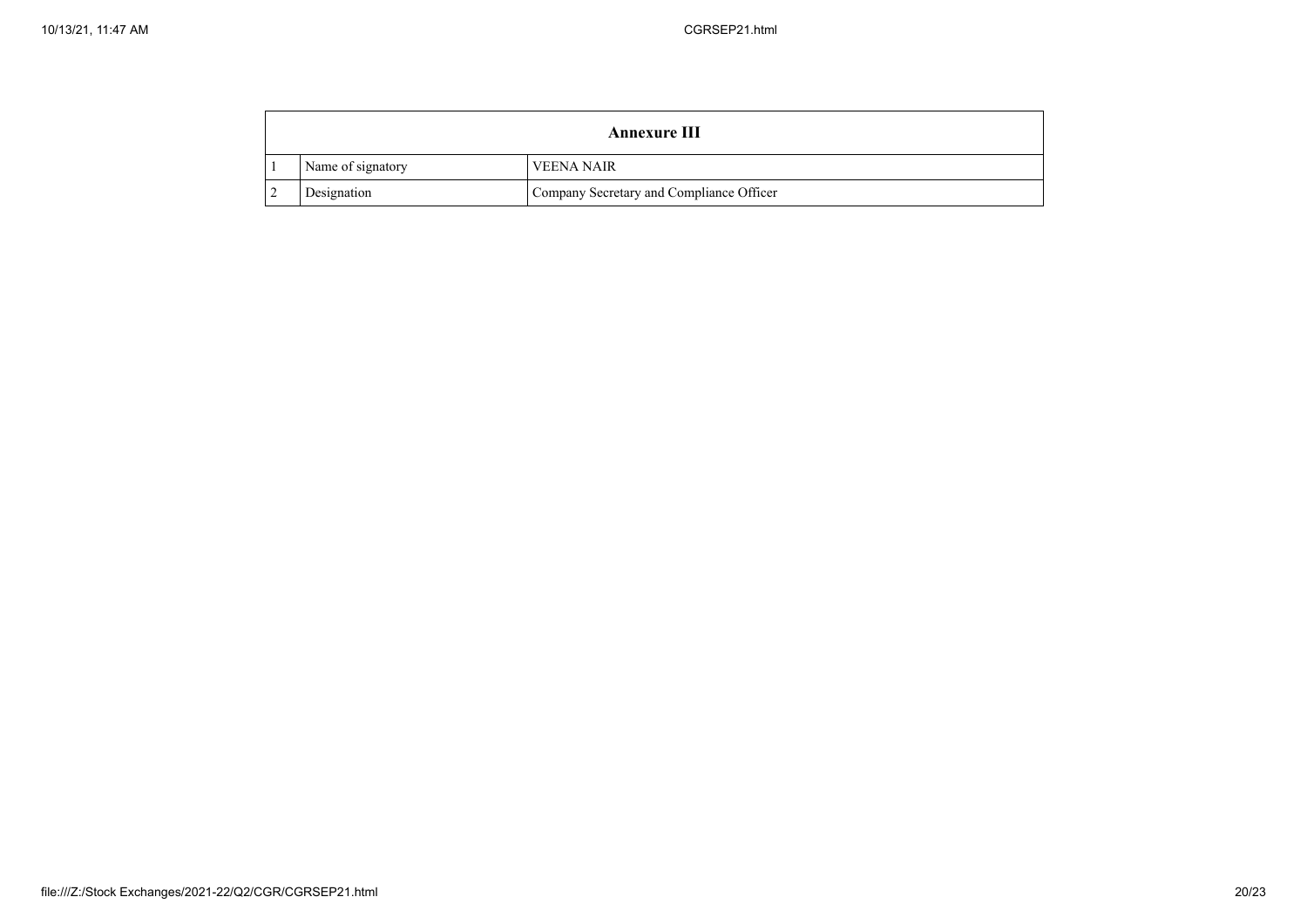| <b>Additional Half yearly Disclosure</b> |                        |  |  |
|------------------------------------------|------------------------|--|--|
| Applicability of disclosure              | Not Applicable         |  |  |
| Reason for Non Applicability             | Textual Information(1) |  |  |